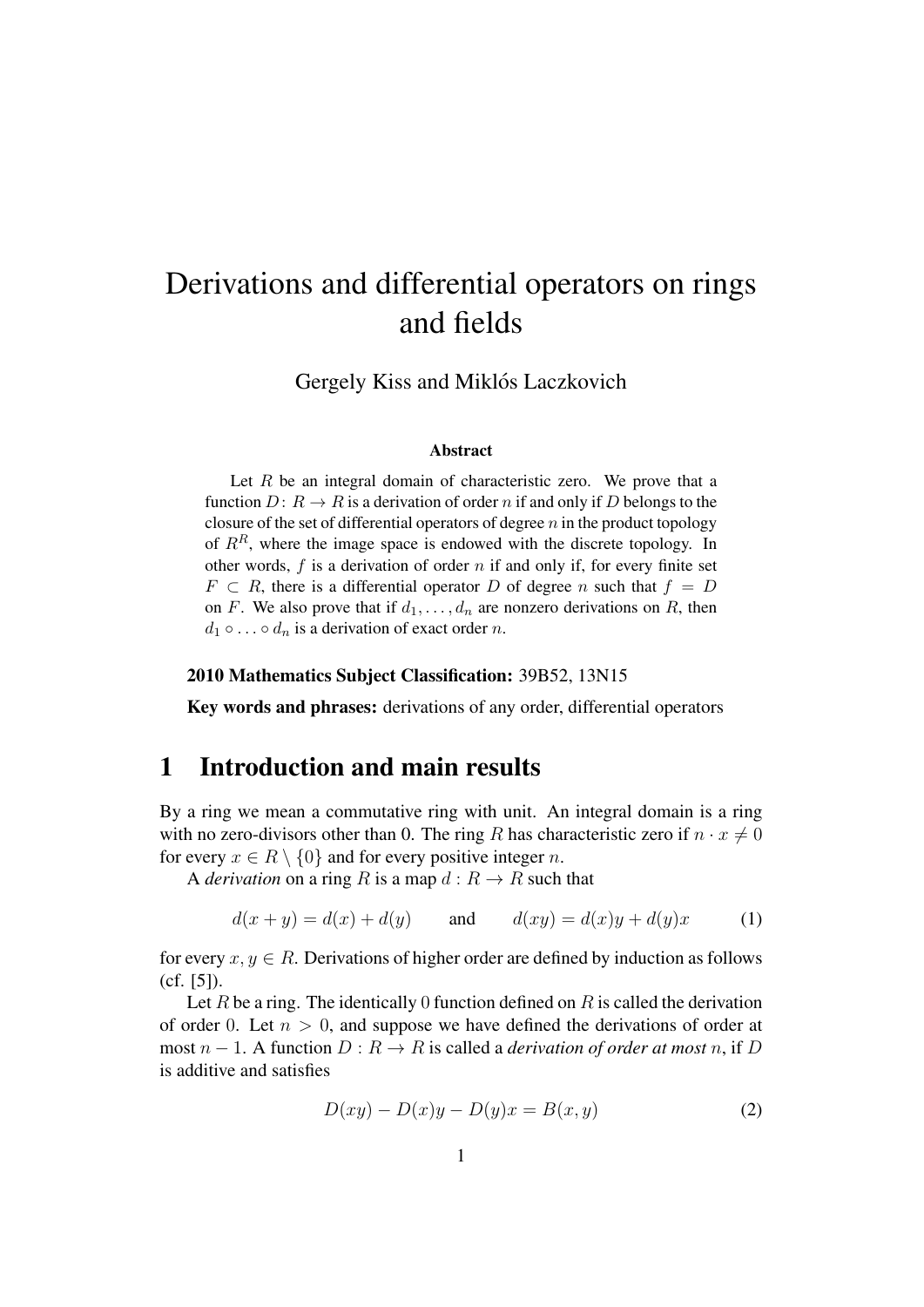for every  $x, y \in R$ , where  $B(x, y)$  is a derivation of order at most  $n - 1$  in each of its variables. We denote by  $\mathcal{D}^n(R)$  the set of derivations of order at most n defined on R. We may write  $\mathcal{D}^n$  instead of  $\mathcal{D}^n(R)$  if the ring R is clear from the context. We say that the order of a derivation D is n if  $D \in \mathcal{D}^n \setminus \mathcal{D}^{n-1}$ . (We have  $\mathcal{D}^{-1} = \emptyset$  by definition).

Clearly, a function  $d: R \to R$  is a derivation if and only if  $d \in \mathcal{D}_1$ .

Now we define differential operators on a ring  $R$ . We say that the map  $D$ :  $R \to R$  is a *differential operator of degree at most* n if D is the linear combination, with coefficients from R, of finitely many maps of the form  $d_1 \circ \ldots \circ d_k$ , where  $d_1, \ldots, d_k$  are derivations on R and  $k \leq n$ . If  $k = 0$  then we interpret  $d_1 \circ \ldots \circ d_k$ as the identity function on R. We denote by  $\mathcal{O}^n(R)$  the set of differential operators of degree at most *n* defined on R. We may write  $\mathcal{O}^n$  instead of  $\mathcal{O}^n(R)$  if the ring  $R$  is clear from the context. We say that the degree of a differential operator  $D$  is *n* if *D* ∈  $\mathcal{O}^n \setminus \mathcal{O}^{n-1}$  (where  $\mathcal{O}^{-1} = \emptyset$  by definition).

The term "differential operator" is justified by the following fact. Let  $K =$  $\mathbb{Q}(t_1,\ldots,t_k)$ , where  $t_1,\ldots,t_k$  are algebraically independent over  $\mathbb{Q}$ . Then K is the field of all rational functions of  $t_1, \ldots, t_k$  with rational coefficients. It is clear that  $d_i = \frac{\partial}{\partial t}$  $\frac{\partial}{\partial t_i}$  is a derivation on K for every  $i = 1, ..., k$ . Therefore, every differential operator

$$
D = \sum_{i_1 + \ldots + i_k \le n} c_{i_1, \ldots, i_k} \cdot \frac{\partial^{i_1 + \cdots + i_k}}{\partial t_1^{i_1} \cdots \partial t_k^{i_k}},\tag{3}
$$

where the coefficients  $c_{i_1,\dots,i_k}$  belong to K, is a differential operator of degree at most n. The converse is also true: if  $D$  is a differential operator of degree at most n on the field  $K = \mathbb{Q}(t_1, \ldots, t_k)$ , then D is of the form (3) (see [3, Proposition 3.2] and the proof of Lemma 2.6 below).

**Remark 1.1.** If d is a derivation on R, then  $c \cdot d$  is also a derivation for every  $c \in R$ . Thus every differential operator is the sum of terms of the form  $d_1 \circ \ldots \circ d_k$ , where  $k \ge 1$  and  $d_1, \ldots, d_k$  are derivations, and of a term  $c \cdot j$ , where  $c \in R$  and j is the identity function. Since  $d(1) = 0$  for every derivation d, it follows that a differential operator D satisfies  $D(1) = 0$  if and only if the term  $c \cdot j$  is missing; that is, if D is the sum of terms of the form  $d_1 \circ \ldots \circ d_k$ , where  $k \geq 1$  and  $d_1, \ldots, d_k$ are derivations. We denote by  $\mathcal{O}_0^n$  the set of all differential operators D of degree at most *n* satisfying  $D(1) = 0$ .

Let G be an Abelian semigroup, and let H be an Abelian group. The *difference operator*  $\Delta_q$  ( $g \in G$ ) is defined by  $\Delta_q f(x) = f(x+g) - f(x)$  for every  $f: G \to H$  and  $x \in G$ . A function  $f: G \to H$  is a *generalized polynomial*, if there is a k such that  $\Delta_{g_1} \ldots \Delta_{g_{k+1}} f = 0$  for every  $g_1, \ldots, g_{k+1} \in G$ . The smallest k for which this holds for every  $g_1, \ldots, g_{k+1} \in G$  is the *degree* of the generalized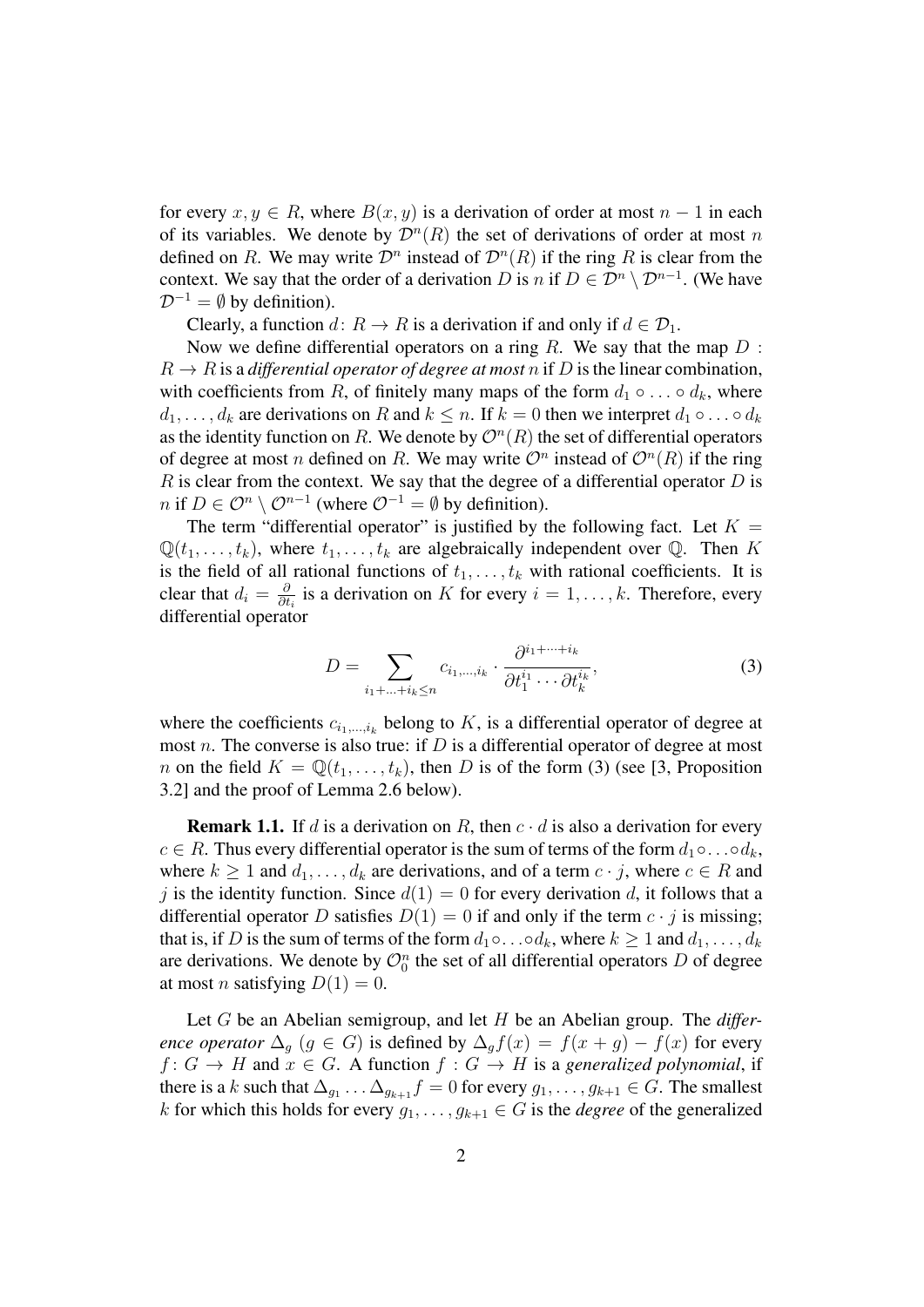polynomial f, denoted by deg f. The degree of the identically zero function is  $-1$ by definition. It is clear that the nonzero constant functions are generalized polynomials of degree 0, and the nonconstant additive functions; that is, the nonzero homomorphism from  $G$  to  $H$ , are generalized polynomials of degree 1.

If X, Y are nonempty sets, then  $Y^X$  denotes the set of all maps  $f: X \rightarrow$ Y. We endow the space Y with the discrete topology, and  $Y^X$  with the product topology. The closure of a set  $A \subset Y^X$  with respect to the product topology is denoted by cl A. Clearly, a function  $f: X \to Y$  belongs to cl A if and only if, for every finite set  $F \subset X$  there is a function  $g \in A$  such that  $f(x) = g(x)$  for every  $x \in F$ .

It is clear that a function  $f: G \to H$  is a generalized polynomial of degree at most *n* if and only if, for every finite set  $F \subset G$ , there is a generalized polynomial h of degree at most n such that  $f = h$  on F. This means that *the set of generalized polynomials of degree at most n is closed in*  $H^G$ .

If R is a ring, then we denote by  $R^*$  the Abelian semigroup  $R \setminus \{0\}$  under multiplication. We denote by j the identity function on  $R$ .

In this note our aim is to prove that, for every integral domain of characteristic zero and for every positive integer *n*, we have  $\mathcal{D}^n = \text{cl } \mathcal{O}_0^n$ . That is, *a map*  $D: R \to R$  *is a derivation of order at most n if and only if* D *belongs to the closure of the set of all differential operators of degree at most n satisfying*  $D(1) = 0$ . More precisely, we prove the following result.

Theorem 1.1. *Let* R *be an integral domain of characteristic zero,* K *its field of fractions, and let n be a positive integer. Then, for every function*  $D: R \to R$ *, the following are equivalent.*

- (i)  $D \in \mathcal{D}^n(R)$ .
- (ii)  $D \in \text{cl}(\mathcal{O}_0^n(R)).$
- (iii) *D* is additive on R,  $D(1) = 0$ , and  $D/j$ , as a map from the semigroup  $R^*$  to K*, is a generalized polynomial of degree at most* n*.*

As an immediate consequence of the theorem above we find the following corollary.

Corollary 1.1. *Let* R *be an integral domain of characteristic zero,* K *its field of fractions, and let n be a positive integer. Then, for every function*  $D: R \to R$ *, the following are equivalent.*

- (i)  $D \in \mathcal{D}^n(R) \setminus \mathcal{D}^{n-1}(R)$ .
- (ii)  $D \in (cl \mathcal{O}_0^n(R)) \setminus cl \left(\mathcal{O}_0^{n-1}(R)\right).$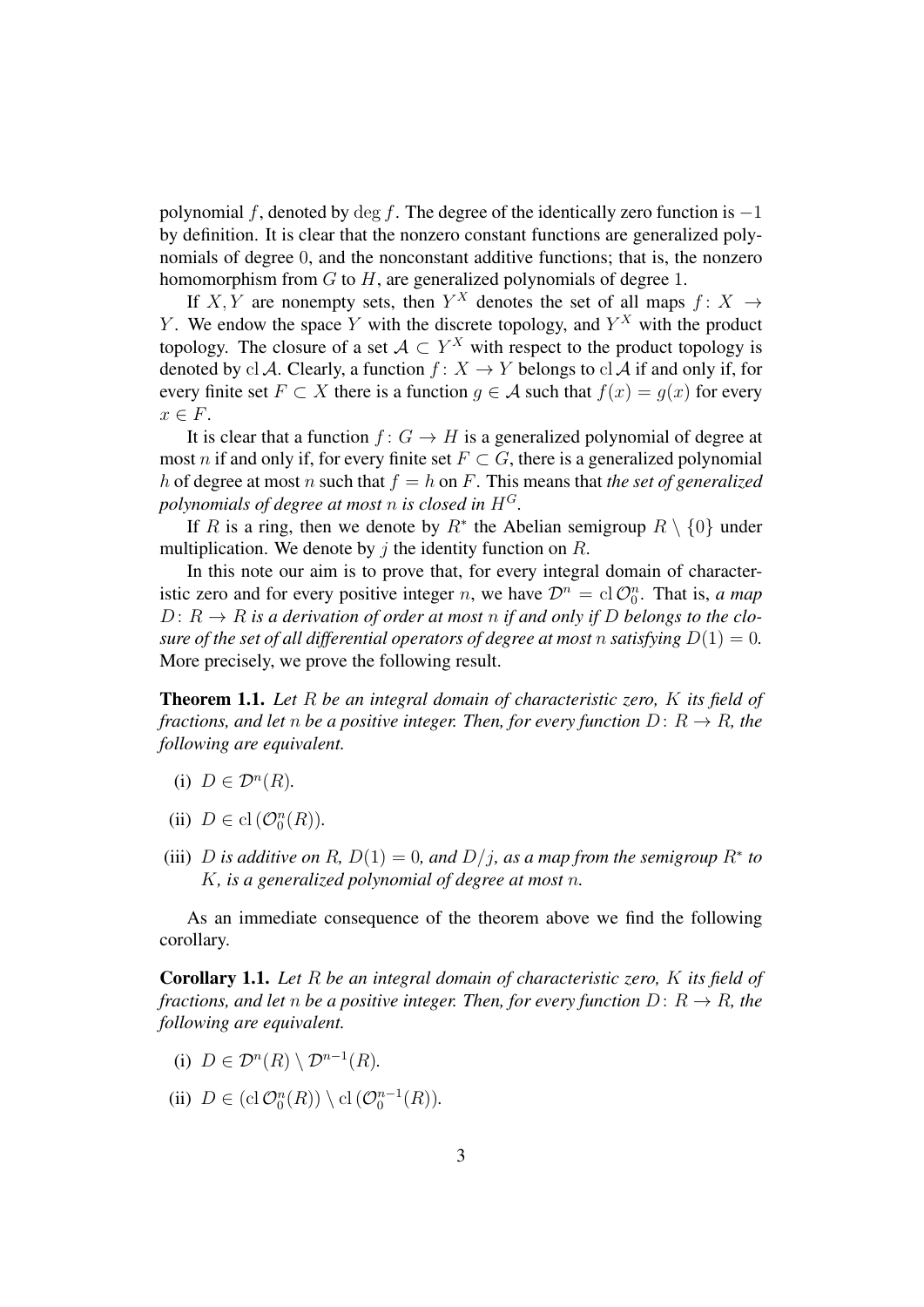(iii) *D* is additive on R,  $D(1) = 0$ , and  $D/j$ , as a map from the semigroup  $R^*$  to K*, is a generalized polynomial of degree* n*.*

Indeed, suppose  $D \in \mathcal{D}^n \setminus \mathcal{D}^{n-1}$ . Then, by Theorem 1.1, we have  $D \in \text{cl } \mathcal{O}_0^n$ . If  $D \notin \text{cl}(\mathcal{O}_0^n) \setminus \text{cl}(\mathcal{O}_0^{n-1})$ , then  $D \in \text{cl} \mathcal{O}_0^{n-1}$ . This implies  $D \in \mathcal{D}^{n-1}$ , which is impossible. Therefore, (i) of Corollary 1.1 implies (ii) of Corollary 1.1. The other implications can be shown similarly.

Remark 1.2. Theorem 1.1 and Corollary 1.1 do not hold without assuming that  $R$  is of characteristic zero. Consider the following example.

Let  $F_2$  denote the field having two elements, and let  $R = F_2[x]$  be the ring of polynomials with coefficients from  $F_2$ . We put

$$
D\left(\sum_{i=0}^{n} a_i \cdot x^i\right) = \sum_{i=2}^{n} \frac{i(i-1)}{2} \cdot a_i \cdot x^{i-2}
$$

for every  $n \geq 0$  and  $a_0, \ldots, a_n \in F_2$ . It is easy to check that D is a derivation of order at most two on R. Since  $D(x) = 0$  and  $D(x^2) = 1$ , it follows that D is not a derivation, and thus  $D \in \mathcal{D}^2 \setminus \mathcal{D}^1$ .

On the other hand, if  $d_1$  and  $d_2$  are arbitrary derivations on R, then  $d_1 \circ d_2$  is also a derivation. Indeed,

$$
d_1(d_2(x^k)) = d_1(k \cdot x^{k-1} \cdot d_2(x)) = k(k-1) \cdot x^{k-2} \cdot d_1(x) \cdot d_2(x) + k \cdot x^{k-1} \cdot d_1(d_2(x))
$$

for every  $k > 2$ . Since  $k(k-1)$  is even, we find that

$$
(d_1 \circ d_2)(x^k) = k \cdot x^{k-1} \cdot a \tag{4}
$$

for every  $k \geq 2$ , where  $a = d_1(d_2(x)) \in R$ . It is easy to check that (4) is true for  $k = 0$  and  $k = 1$  as well. Since derivations are additive, (4) gives  $d_1(d_2(p)) =$  $a \cdot \frac{\partial p}{\partial x}$  for every  $p \in R$ , and thus  $d_1 \circ d_2 \in \mathcal{O}_0^1$ . This implies that  $\mathcal{O}_0^2 = \mathcal{O}_0^1$ , and thus  $\mathcal{D}^2$  is strictly larger than  $\mathcal{O}_0^2$ .

**Remark 1.3.** In the proof of Theorem 1.1 the crucial step is to show that if  $R$ is of characteristic zero and the transcendence degree of the field of fractions  $K$ of R over  $\mathbb Q$  is finite, then  $\mathcal D^n = \mathcal O_0^n$  (see Lemma 2.7). Comparing to Theorem 1.1 we find that under these conditions, for every function  $f: R \to R$  we have

 $(f \in \mathcal{D}^n \setminus \mathcal{D}^{n-1}) \iff (f \in \mathcal{O}_0^n \setminus \mathcal{O}_0^{n-1}) \iff D$  is additive on K,  $D(1) = 0$ , and  $D/j$ , defined on the group  $K^*$ , is a generalized polynomial of degree n.

We also prove that for every integral domain  $R$  of characteristic zero, if there are nonzero derivation on R, then the sets  $\mathcal{D}^n \setminus \mathcal{D}^{n-1}$  are nonempty; that is, there are derivations of any given order. More precisely, we prove the following  $<sup>1</sup>$ .</sup>

<sup>&</sup>lt;sup>1</sup>Added in proof: it came to our notice recently that the statement of Theorem 1.2 was also proved, using different methods, by Bruce Ebanks in his submitted paper "Derivations and Leibniz differences on rings".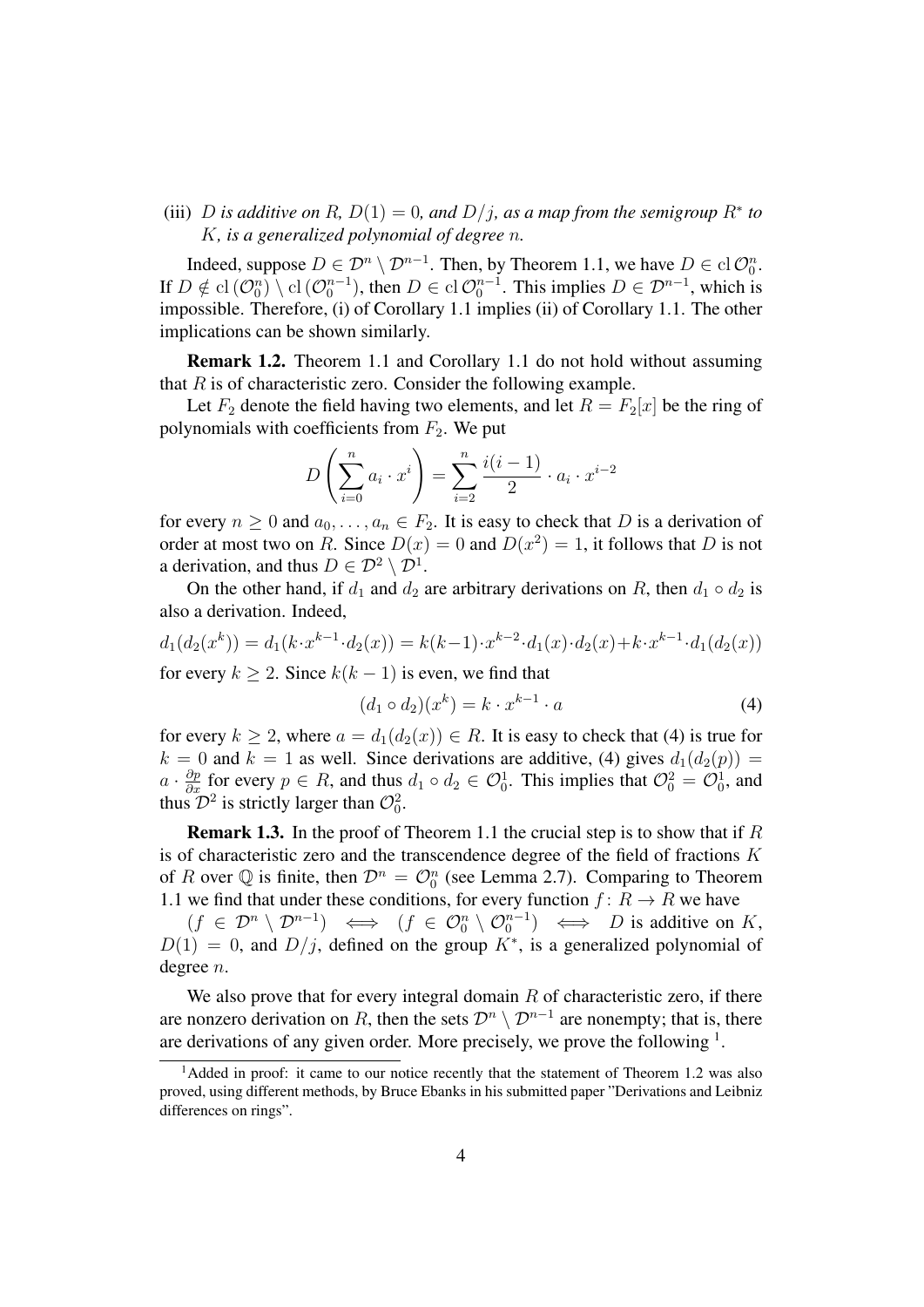Theorem 1.2. *Let* R *be an integral domain of characteristic zero, and let* n *be a positive integer. If*  $d_1, \ldots, d_n$  *are nonzero derivations on* K, then  $d_1 \circ \ldots \circ d_n \in$  $\mathcal{D}^n \setminus \mathcal{D}^{n-1}.$ 

(For integral domains of characteristic zero this generalizes [2, Remark 3], where the case  $d_1 = \ldots = d_n$  is considered.)

Remark 1.4. The statement of the theorem above does not hold without assuming that  $R$  is of characteristic zero. Consider the example described in Remark 1.2. Clearly,  $d(p) = \frac{\partial p}{\partial x}$  ( $p \in R$ ) defines a nonzero derivation on R. However, as we saw in Remark 1.2,  $d \circ d$  is a derivation of order 1.

The statement of the theorem is not true for rings in general; not even for rings of characteristic zero. Let  $R = \mathbb{Q}[x] \times \mathbb{Q}[x]$ , and put  $d_1(p,q) = (\frac{\partial p}{\partial x}, 0)$  and  $d_2(p,q) = (0, \frac{\partial q}{\partial x})$  for every  $(p,q) \in R$ . Then  $d_1$  and  $d_2$  are nonzero derivations on R, but  $d_1 \circ d_2 = 0$ .

# 2 Lemmas

**Lemma 2.1.** For every ring R and for every nonnegative integer n, the set  $\mathcal{D}^n$  is *closed in*  $R^R$ .

*Proof.* We prove by induction on n. If  $n = 0$ , then  $\mathcal{D}^0 = \{0\}$  is closed. Let  $n > 0$ , and suppose that  $\mathcal{D}^{n-1}$  is closed. Let  $f \in \text{cl } \mathcal{D}^n$  be arbitrary. We have to prove that  $f \in \mathcal{D}^n$ ; that is, for every fixed  $y \in R$ , the map  $x \mapsto g(x) =$  $f(xy) - yf(x) - xf(y)$  belongs to  $\mathcal{D}^{n-1}$ . By the induction hypothesis, it is enough to show that  $g \in \text{cl } \mathcal{D}^{n-1}$ ; that is, for every finite set  $F \subset R$  there is a function  $h \in \mathcal{D}^{n-1}$  such that  $g(x) = h(x)$  for every  $x \in F$ .

If F is finite, then so is  $A = F \cup \{xy : x \in F\} \cup \{y\}$ . Since  $f \in \text{cl} \mathcal{D}^n$ , there is a function  $D \in \mathcal{D}^n$  such that  $f(z) = D(z)$  for every  $z \in A$ . If  $x \in F$ , then  $x, y, xy \in A$ , and thus

$$
g(x) = f(xy) - yf(x) - xf(y) = D(xy) - yD(x) - xD(y).
$$

The function  $x \mapsto h(x) = D(xy) - yD(x) - xD(y)$  belongs to  $\mathcal{D}^{n-1}$ , as  $D \in \mathcal{D}^n$ . Since  $q(x) = h(x)$  for every  $x \in F$ , the lemma is proved.

**Lemma 2.2.** For every ring R we have  $cl O_0^n \subset \mathcal{D}^n$ .

*Proof.* Since  $\mathcal{D}^n$  is closed by Lemma 2.1, it is enough to show that  $\mathcal{O}_0^n \subset \mathcal{D}^n$ . Let D be a differential operator of degree at most n satisfying  $D(1) = 0$ . According to Remark 1.1, D is the sum of terms of the form  $d_1 \circ \dots \circ d_k$ , where  $1 \leq k \leq n$ and  $d_1, \ldots, d_k$  are derivations. Since  $\mathcal{D}^n$  is a linear space, it is enough to show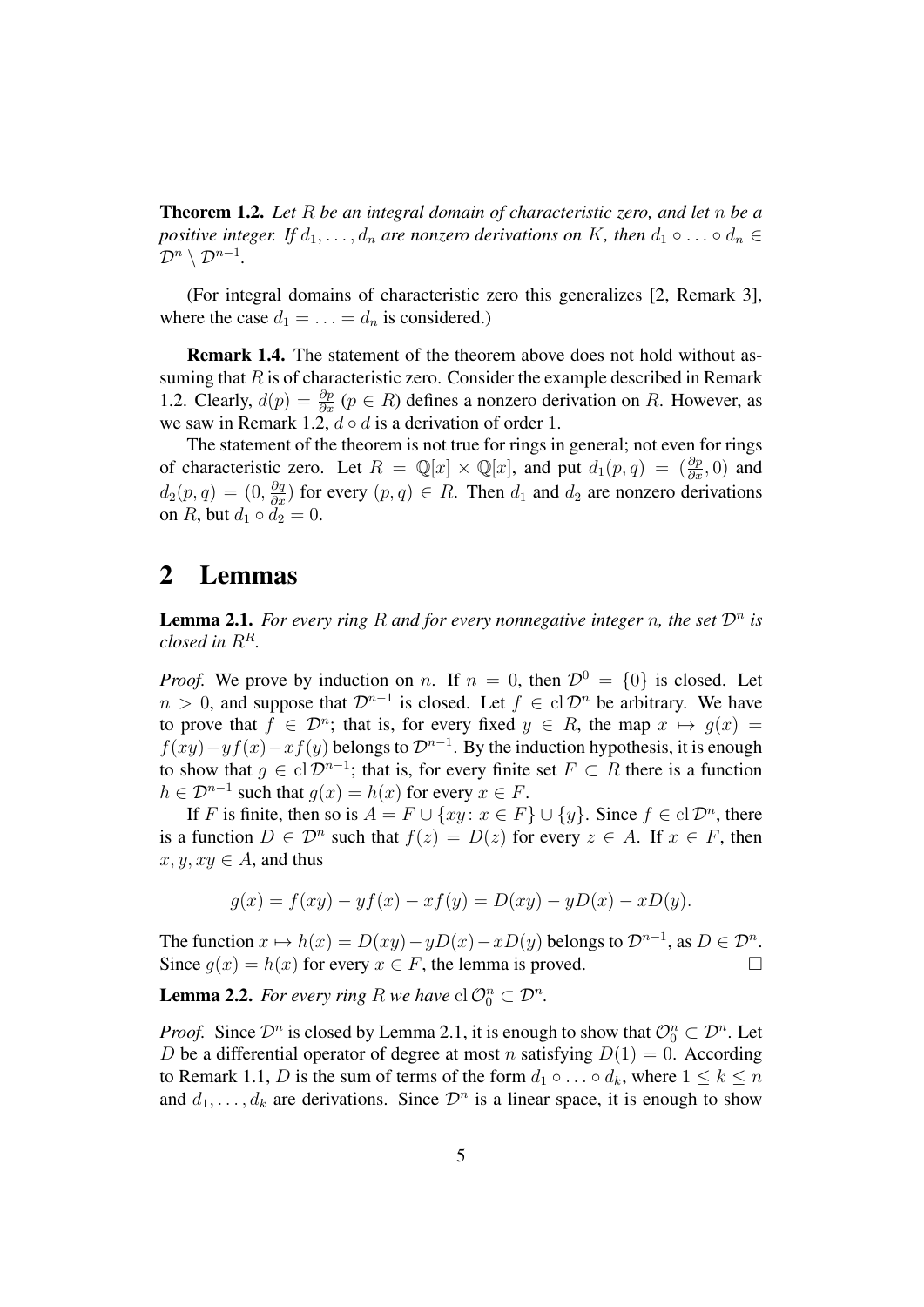that  $d_1 \circ \ldots \circ d_k \in \mathcal{D}^k$  whenever  $k \geq 1$  and  $d_1, \ldots, d_k$  are derivations. This, in turn, is easy to prove by induction on  $k$ .

The statement of the following lemma is probably known. In order to make these notes as self-contained as possible, we provide the proof.

**Lemma 2.3.** Let G be an Abelian semigroup, and let K be a field. If  $p: G \to K$ *is a generalized polynomial of degree*  $n > 0$  *and*  $a: G \rightarrow K$  *is a nonzero additive function, then*  $p \cdot a$  *is a generalized polynomial of degree at most*  $n + 1$ *.* 

*If* K is of characteristic zero, then  $\deg (p \cdot a) = n + 1$ .

*Proof.* We prove by induction on n. If  $n = 0$ , then p is a nonzero constant, and  $p \cdot a$  is a nonzero additive function, hence a generalized polynomial of degree 1.

Let  $n > 0$ , and suppose that the statement is true for  $n - 1$ . Let p be a generalized polynomial of degree  $n$ . We have

$$
\Delta_g(p \cdot a)(x) = a(x) \cdot \Delta_g p(x) + a(g) \cdot p(x + g) \tag{5}
$$

for every  $x, g \in G$ . Since  $\deg \Delta_g p(x) \leq n-1$ , it follows from the induction hypothesis that deg  $(a(x) \cdot \Delta_q p(x)) \leq n$ . Therefore, by (5), we have deg  $\Delta_q(p \cdot n)$ a)  $\leq n$  for every  $g \in G$ , and thus  $\deg (p \cdot a) \leq n + 1$ . We have to prove that if K is characteristic zero, then deg  $(p \cdot a) \geq n + 1$ .

Since the image space  $K$  is a torsion free and divisible Abelian group, it follows from Djoković's theorem [1] that  $p = P_n + \ldots + P_1 + P_0$ , where  $P_i$  is a monomial of degree i for every  $i = 1, \ldots, n$ , and  $P_0$  is constant. Then there is a symmetric function  $A(x_1, \ldots, x_n)$ , additive in each of its variables, such that  $P_n(x) = A(x, \ldots, x)$  ( $x \in G$ ). Since  $q = p - P_n$  is a generalized polynomial of degree  $\leq n-1$ , it follows from the induction hypothesis that deg  $(q \cdot a) \leq n$ . Therefore, in order to prove  $\deg(p \cdot a) \geq n + 1$ , it is enough to show that  $\deg(P_n \cdot a) = n + 1.$ 

First we show that there exists an element  $g \in G$  such that  $P_n(g) \neq 0$  and  $a(g) \neq 0$ . By assumption, there is an  $x \in G$  such that  $a(x) \neq 0$ . Since  $\deg P_n =$  $n \geq 0$ , it follows that  $P_n$  is nonzero. Let  $y \in G$  be such that  $P_n(y) \neq 0$ . Now  $a(kx + y) = k \cdot a(x) + a(y)$  for every positive integer k. Since  $a(x), a(y) \in K$ and  $a(x) \neq 0$ , we have  $a(kx + y) \neq 0$  for every k with at most one exception.

Using the fact that  $A(x_1, \ldots, x_n)$  is symmetric and additive in each of its variables, we find

$$
P_n(kx+y) = \sum_{i=0}^n \binom{n}{i} A_i(kx, y)
$$
\n<sup>(6)</sup>

for every positive integer  $k$ , where

$$
A_i(kx, y) = A(kx, \dots, kx, y, \dots, y) = k^i \cdot A(\underbrace{x, \dots, x}_{i}, \underbrace{y, \dots, y}_{k-i}).
$$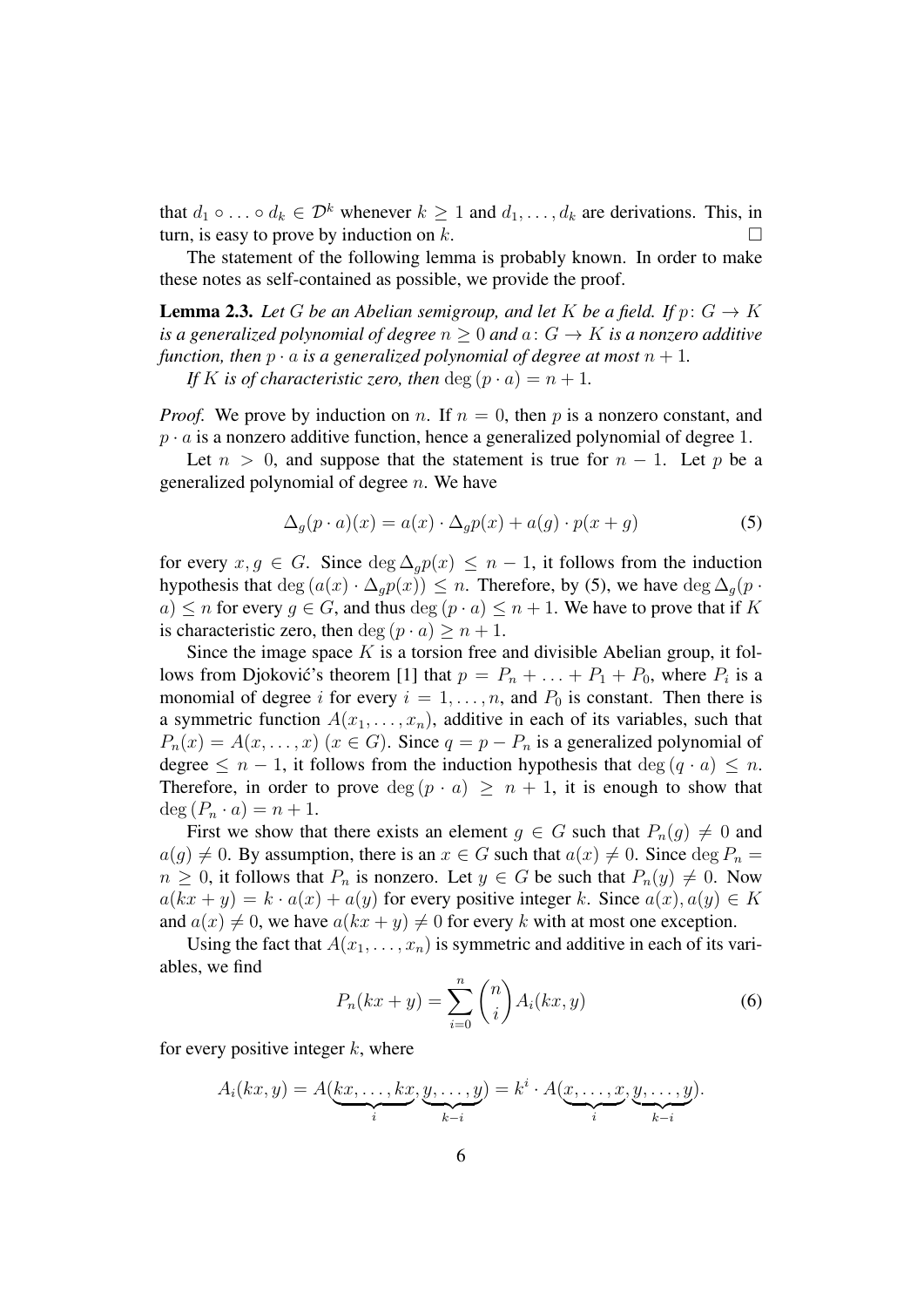Therefore, by (6),  $Q(kx+y)$  is a polynomial of k with coefficients from K. Since the constant term of this polynomial is  $A(y, \ldots, y) \neq 0$ ,  $Q(kx + y)$  is not the identically zero polynomial, and thus  $P_n(kx + y) \neq 0$  for all but finitely many k. Therefore, we may choose a k such that  $P_n(q) \neq 0$  and  $a(q) \neq 0$ , where  $g = kx + y$ .

Let  $Q = P_n \cdot a$ , and suppose that  $\deg Q \leq n$ . Then  $Q = Q_n + \ldots + Q_1 + Q_0$ , where  $Q_i$  is a monomial of degree i for every  $i = 1, \ldots, n$ , and  $Q_0$  is constant. For every  $i = 1, \ldots, n$ , there is there is a symmetric function  $B_i(x_1, \ldots, x_i)$ , additive in each of its variables, such that  $Q_i(x) = B_i(x, \ldots, x)$  ( $x \in G$ ). Then

$$
Q(k \cdot g) = Q_0 + \sum_{i=1}^n B_i(kg, \dots, kg) = Q_0 + \sum_{i=1}^n k^i \cdot B_i(g, \dots, kg)
$$

for every positive integer k. Therefore, the map  $k \mapsto Q(k \cdot g)$  is a polynomial of degree  $\leq n$  with coefficients from K. However,

$$
Q(k \cdot g) = k^n \cdot A(g, \dots, g) \cdot k \cdot a(g) = k^{n+1} \cdot A(g, \dots, g) \cdot a(g)
$$

is a polynomial of degree  $n + 1$ . This is a contradiction, proving  $\deg Q = n + 1$ .  $\Box$ 

Lemma 2.4. *Let* R *be an integral domain, and let* K *be its field of fractions. If*  $d_1, \ldots, d_n$  are nonzero derivations on R and  $D = d_1 \circ \ldots \circ d_n$ , then  $D/j$ , as a map from the semigroup R<sup>∗</sup> to *K*, is a generalized polynomial of degree at most n*.*

*If R is of characteristic zero, then* deg  $D/i = n$ .

*Proof.* We prove by induction on n. If  $n = 1$ , then D is a nonzero derivation. It is clear that in this case  $D/j$  is additive, hence a generalized polynomial of degree at most 1 on the semigroup  $R^*$ . Suppose  $\deg D/j \leq 0$ . Then  $D/j$  is constant on  $R^*$ , and thus  $D = c \cdot j$  on R, where  $c \in R$  is a constant. Since D is a derivation, we have  $c = D(1) = 0$  and  $d = 0$ , a contradiction. Thus  $\deg D/j = 1$ .

Suppose that  $n > 1$ , and the statement is true for  $n - 1$ . Let  $d_1, \ldots, d_n$  be nonzero derivations on R. By the induction hypothesis,  $(d_2 \circ \dots \circ d_n)/j = p$  is a generalized polynomial of degree at most  $n - 1$ . Since  $d_1$  is a derivation, we have

$$
D(x)=(d_1\circ\ldots\circ d_n)(x)=d_1(p(x)\cdot x)=d_1(p(x))\cdot x+p(x)\cdot d_1(x)
$$

for every  $x \in R^*$ . Thus

$$
D/j = (d_1 \circ p) + p \cdot (d_1/j) \tag{7}
$$

on  $R^*$ . Since  $p: R^* \to K$  is a generalized polynomial of degree  $\leq n-1$  and  $d_1 : R \to R$  is additive, it follows that  $d_1 \circ p$  is a generalized polynomial of degree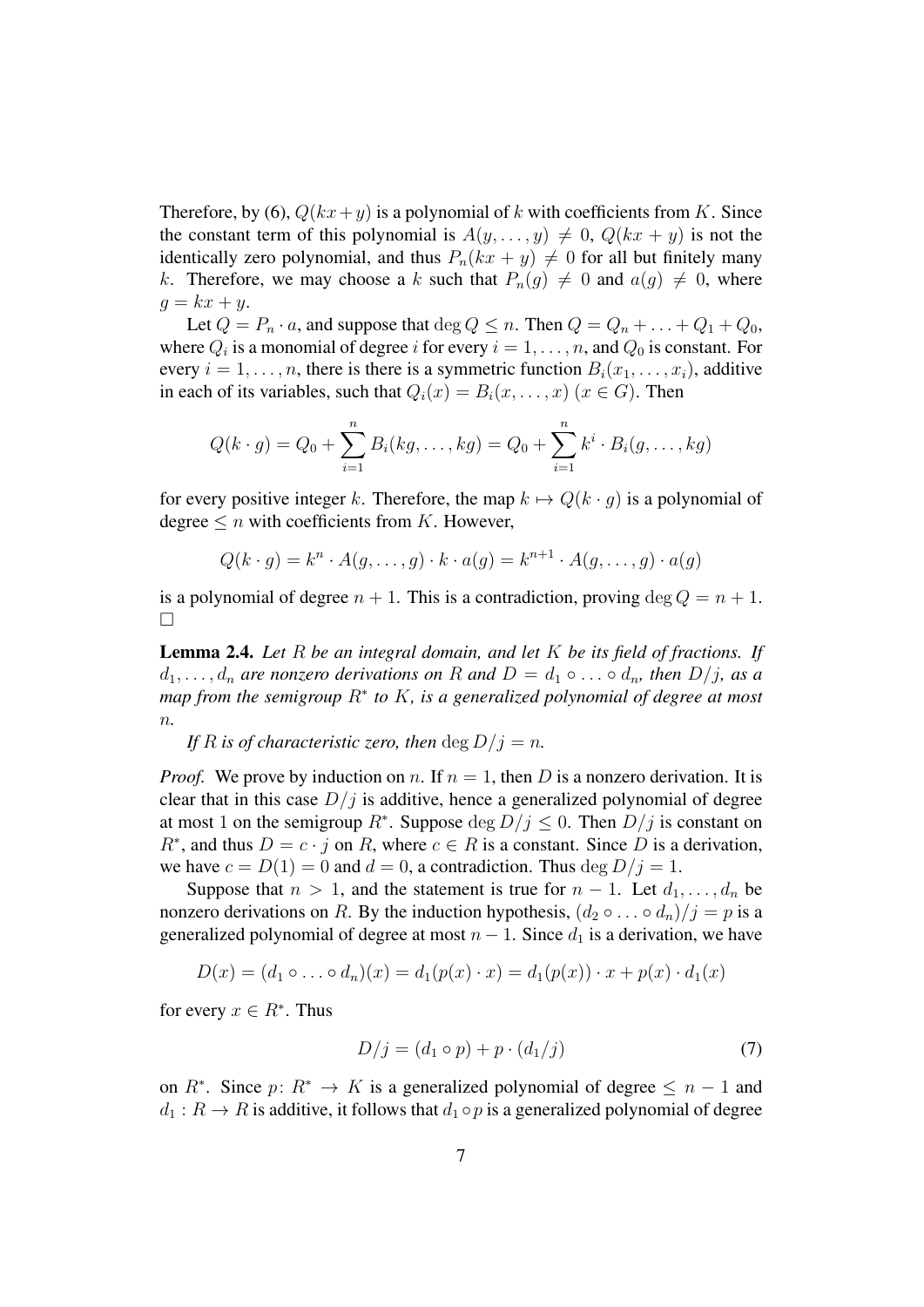$\leq n-1$  on  $R^*$ . (This is because, if G is an Abelian semigroup, H is an Abelian group,  $p: G \to H$  is a generalized polynomial of degree k, and  $d: H \to H$  is additive, then  $d \circ p$  is a generalized polynomial of degree at most k.)

If R is of characteristic zero, then so is K. In this case  $p \cdot (d_1/j)$  is a generalized polynomial of degree *n* by Lemma 2.3, since  $d_1/j$  is nonzero and additive on  $R^*$ . Therefore,  $D/j$  is a generalized polynomial of degree n.

Lemma 2.5. *Let* R *be an integral domain, and let* K *be its field of fractions. If*  $D \in \text{cl } \mathcal{O}_0^n(R)$ , then  $D/j$ , as a map from the semigroup  $R^*$  to K, is a generalized *polynomial of degree at most* n*.*

*Proof.* Let  $D \in \text{cl } \mathcal{O}_0^n$  be given. As the set of generalized polynomials of degree  $\leq n$  is closed, it is enough to show that for every finite set  $F \subset R^*$  there is a generalized polynomial  $p: R^* \to K$  such that  $\deg p \leq n$  and  $D/j = p$  on F. Since  $D \in \text{cl } \mathcal{O}_0^n$ , there is an  $f \in \mathcal{O}_0^n$  such that  $D = f$  on F. It is clear from Remark 1.1 and Lemma 2.4 that  $f/j$  is a generalized polynomial of degree at most *n*. Now we have  $D/j = f/j$  on *F*, completing the proof.

The statement of the following lemma is proved, in a different context, in Lemma 3.3 of [3]. We give the proof adjusted to our purposes.

**Lemma 2.6.** Let R be a subring of  $\mathbb{C}$ , let  $K \subset \mathbb{C}$  be its field of fractions, and *suppose that the transcendence degree of*  $K$  *over*  $\mathbb Q$  *is finite. Let the map*  $D$  :  $R \to R$  be additive. If  $D/j$ , as a map from the semigroup  $R^*$  to  $\mathbb C$  is a generalized *polynomial of degree at most n, then*  $D \in \mathcal{O}^n$ *.* 

*Proof.* Let k be the transcendence degree of K over  $\mathbb{Q}$ , and let the elements  $u_1, \ldots, u_k \in K$  be algebraically independent over Q. Let  $u_i = a_i/b_i$ , where  $a_i, b_i \in R$  for every  $i = 1, \ldots, k$ . Then the field  $\mathbb{Q}(a_1, b_1, \ldots, a_k, b_k)$  has transcendence degree k over Q, and thus we can chose elements  $t_1, \ldots, t_k \in \{a_1, b_1, \ldots, a_k, b_k\} \subset$  $R^*$  such that  $t_1, \ldots, t_k$  are algebraically independent over  $\mathbb Q$ .

By assumption, the function  $p = D/j$  is a generalized polynomial of degree  $\leq n$  on  $R^*$ . By Djoković's theorem, we have  $p = P_n + \ldots + P_1 + P_0$ , where  $P_j$ is a monomial of degree j for every  $j = 1, \ldots, n$ , and  $P_0$  is constant. Using the fact that  $P_i(x) = A_i(x, \ldots, x)$ , where  $A_i(x_1, \ldots, x_i)$  is symmetric and additive in each of its variables, it is easy to see that for every  $j = 1, \ldots, n$  there is a homogeneous polynomial  $\overline{p}_j \in K[x_1, \ldots, x_k]$  of degree j such that

$$
P_j(t_1^{i_1}\cdots t_k^{i_k}) = \overline{p}_j(i_1,\ldots,i_k)
$$

whenever  $i_1, \ldots, i_k$  are nonnegative integers. (Note that the semigroup operation in  $R^*$  is multiplication.) Putting  $\overline{p} = P_0 + \sum_{j=1}^n \overline{p}_j$  we find that  $\overline{p} \in K[x_1, \ldots, x_k]$ , and

$$
\overline{p}\left(t_1^{i_1}\cdots t_k^{i_k}\right)=q(i_1,\ldots,i_k)
$$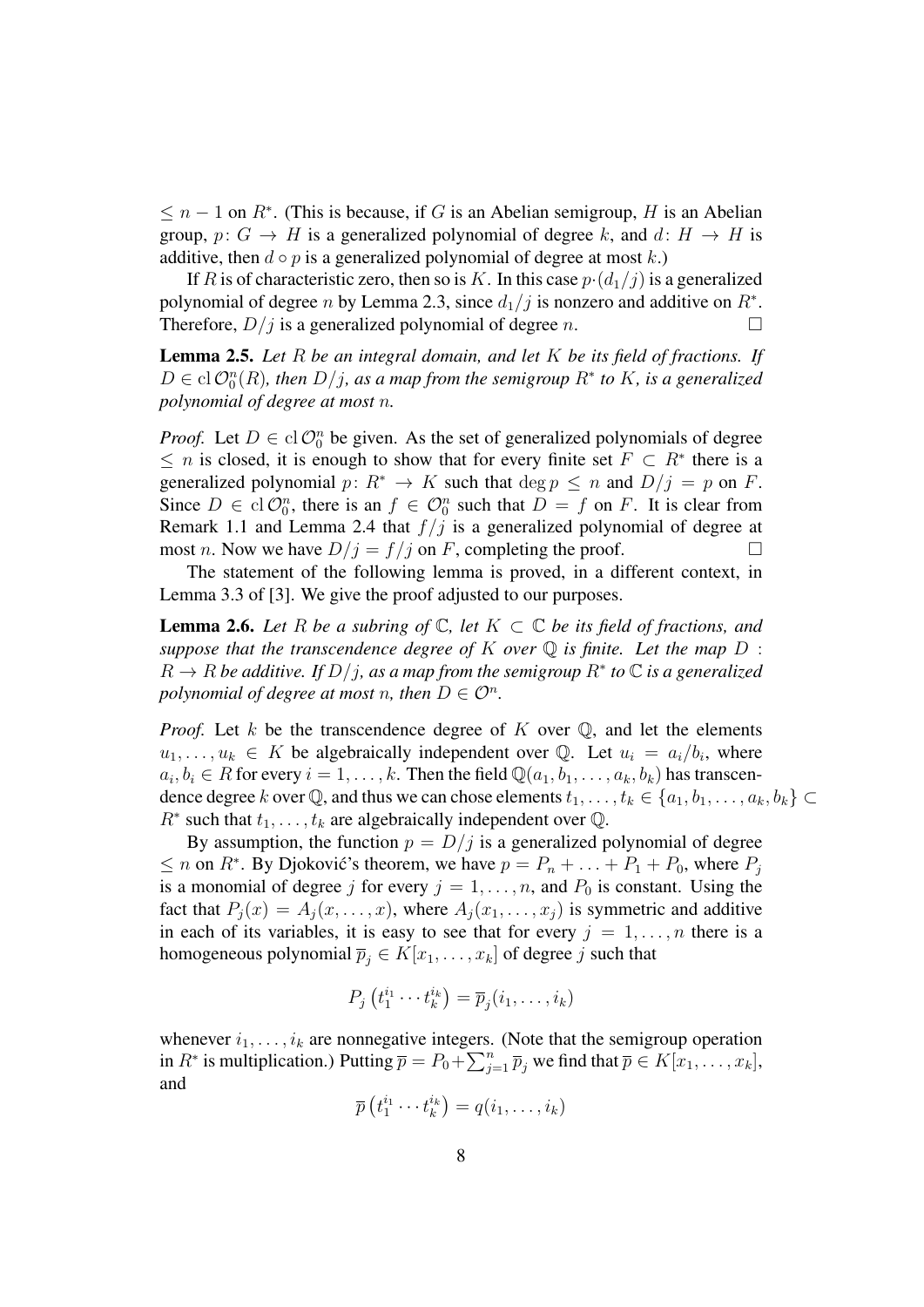for every  $i_1, \ldots, i_k \geq 0$ . We shall use the notation  $x^{[0]} = 1$  and  $x^{[j]} = x(x -$ 1)  $\cdots$   $(x - j + 1)$  for every  $j = 1, 2, \ldots$  and  $x \in \mathbb{Z}$ . It is easy to see that every polynomial belonging to  $K[x_1, \ldots, x_k]$  and of degree  $\leq n$  can be written in the form  $\sum c_j \cdot x_1^{[j_1]}$  $x_{1}^{[j_{1}]} \cdots x_{k}^{[j_{k}]}$  $\mathbf{z}_{k}^{[j_{k}]}$ , where  $j = (j_{1}, \ldots, j_{k})$  runs through the set of k-tuples of nonnegative integers with  $j_1 + \ldots + j_k \leq n$ , and in each term the coefficient  $c_j$ belongs to K. Therefore, the polynomial  $\bar{p}$  also has such a representation. Then we have

$$
D(t_1^{i_1} \cdots t_k^{i_k}) = p(t_1^{i_1} \cdots t_k^{i_k}) \cdot t_1^{i_1} \cdots t_k^{i_k} =
$$
  
\n
$$
= \sum c_j \cdot i_1^{[j_1]} \cdots i_k^{[j_k]} \cdot t_1^{i_1} \cdots t_k^{i_k} =
$$
  
\n
$$
= \sum c_j \cdot t_1^{j_1} \cdots t_k^{j_k} \cdot i_1^{[j_1]} \cdots i_k^{[j_k]} \cdot t_1^{i_1-j_1} \cdots t_k^{i_k-j_k} =
$$
  
\n
$$
= E(t_1^{i_1} \cdots t_k^{i_k})
$$
\n(8)

for every  $i_1, \ldots, i_k \geq 0$ , where E is the differential operator

$$
\sum c_j \cdot t_1^{j_1} \cdots t_k^{j_k} \cdot \frac{\partial^{j_1+\cdots+j_k}}{\partial t_1^{j_1} \cdots \partial t_k^{j_k}}.
$$

By extending the derivations  $\partial/\partial t_i$  to K, we can extend E to K as a differential operator  $\overline{E}$  of degree at most n. Then  $\overline{E}$  is additive on K, and  $\overline{E}/j$  is a generalized polynomial on K<sup>\*</sup> by Lemma 2.4. Let  $q(0) = 0$ , and let  $q(x) = p(x) - \overline{E}(x)/x$ for every  $x \in R^*$ . Then  $q \cdot j = D - \overline{E}$  is additive on R, and q is a generalized polynomial on  $R^*$ . Let G denote the semigroup generated by the elements  $t_1, \ldots, t_k$ . Then q vanishes on G by (8). From these conditions it follows that  $q = 0$  on R. This is proved in [3, Lemma 3.6] under the stronger condition that G is the group (and not the semigroup) generated by  $t_1, \ldots, t_k$ . One can see that the same argument works in our more general case as well; however, for the sake of completeness we give the proof in the appendix. Thus we have  $q = 0$ ; that is,  $D = \overline{E}$  on R, which completes the proof.

**Lemma 2.7.** Let R be a subring of  $\mathbb{C}$ , let  $K \subset \mathbb{C}$  be its field of fractions, and suppose that the transcendence degree of K over  $\mathbb Q$  is finite. Then  $\mathcal D^n(R) =$  $\mathcal{O}_0^n(R)$ .

*Proof.* By Lemma 2.2, we only have to show that  $\mathcal{D}^n \subset \mathcal{O}_0^n$ . It is easy to prove, by induction on *n* that if  $D \in \mathcal{D}^n$ , then  $D(1) = 0$ . Therefore, it is enough to show that if  $D \in \mathcal{D}^n$ , then D is a differential operator of degree at most n. We prove by induction on *n*.

The statement is obvious if  $n = 0$ . Let  $n > 0$ , and suppose that the statement is true for  $n - 1$ . Let D be a derivation of order at most n. By Lemma 2.6, it is enough to show that  $p = D/j$ , defined on the semigroup  $R^*$ , is a generalized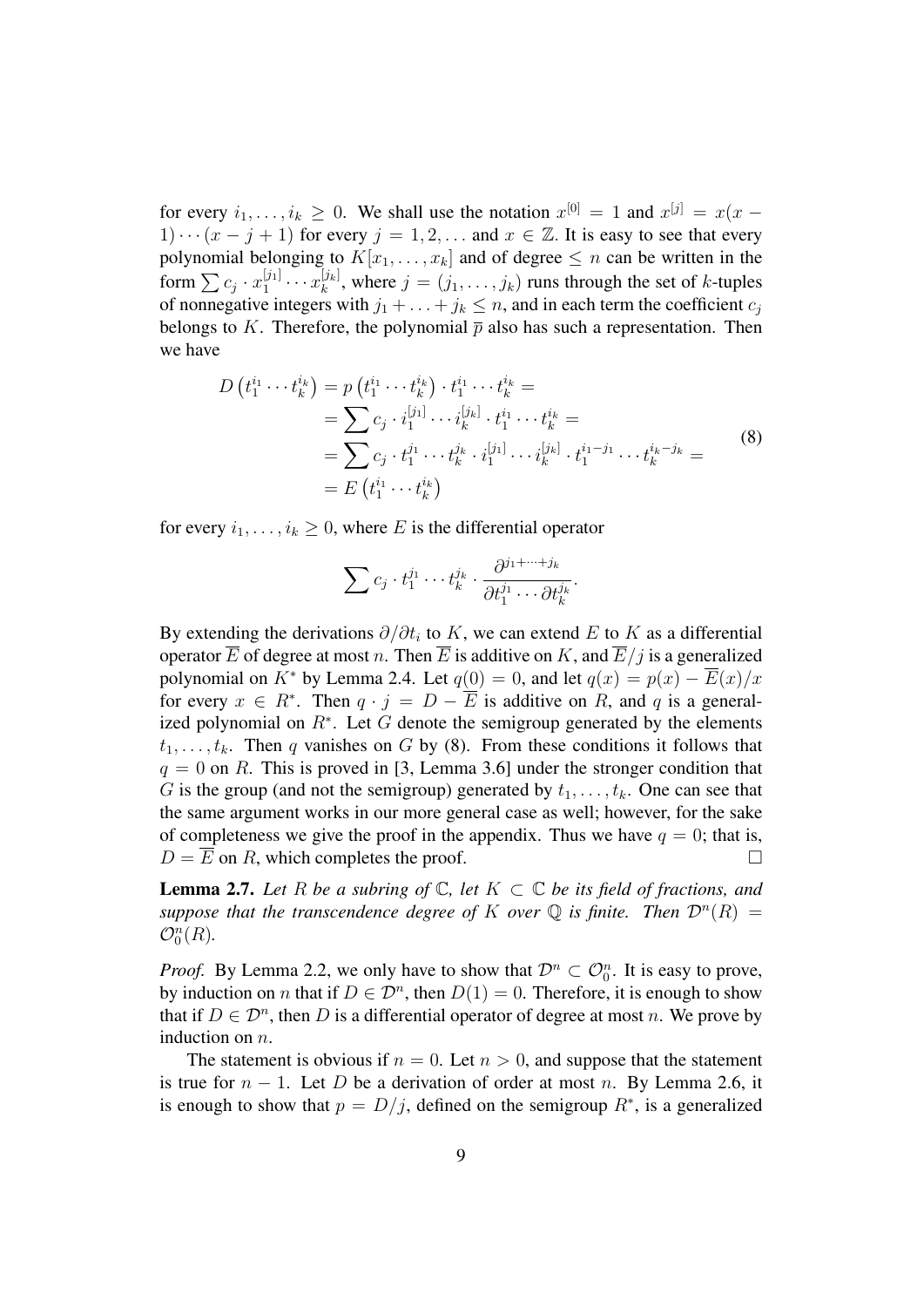polynomial of degree at most n. Let  $y \in R^*$  be fixed. Dividing (2) by xy we obtain

$$
\frac{D(xy)}{xy} - \frac{D(x)}{x} - \frac{D(y)}{y} = \frac{B(x, y)}{xy},
$$

and thus  $p(xy) - p(x) - p(y) = B(x, y)/xy$  for every  $x \in K^*$ . Therefore we have

$$
\Delta_y p(x) = p(y) + \frac{1}{y} \cdot \frac{B(x, y)}{x} \tag{9}
$$

on  $R^*$ . The map  $x \mapsto B(x, y)$  is a derivation of order at most  $n - 1$ . We also have  $B(1, y) = 0$  by  $D(1) = 0$ . Therefore, by Lemma 2.4, the map  $x \mapsto B(x, y)/x$  is a generalized polynomial of degree at most *n*. Then so is  $\Delta_{\psi} p$  by (9). Since this is true for every  $y \in K^*$ , it follows that p is a generalized polynomial of degree at most  $n$ .

## 3 Proof of Theorems 1.1 and 1.2.

First we prove Theorem 1.1. The implication (ii)  $\implies$  (iii) is proved in Lemma 2.5. (iii)  $\implies$  (ii): Suppose that D is additive,  $D(1) = 0$ , and  $D/j$  is a generalized polynomial of degree at most *n*. In order to prove  $D \in \text{cl } \mathcal{O}_0^n$ , we have to show that for every finite set  $F \subset K$  there is a function  $f \in \mathcal{O}_0^n$  such that  $D = f$ on F. Let  $F \subset K$  be finite, and let L denote the subfield of K generated by F. Obviously, the transcendence degree of  $L$  over  $\mathbb Q$  is finite. It is well-known that every field of characteristic zero and having finite transcendence degree over Q is isomorphic to a subfield of  $\mathbb C$ . Therefore, we may assume that  $L \subset \mathbb C$ . Thus, by Lemma 2.6, the restriction  $D|_L$  of D to the field L is a derivation of order at most *n*. Since  $D(1) = 0$ , we also have  $D|_L \in \mathcal{O}_0^n(L)$ . It is well-known that every derivation on  $L$  can be extended to  $K$  as a derivation (see [4, pp. 351-352]). This implies that every differential operator on  $L$  of degree at most  $n$  can be extended to K as a differential operator of degree at most n. If  $f$  is such an extension of  $D|_L$ , then, obviously,  $D(x) = f(x)$  for every  $x \in F$ . This proves (iii) $\Longrightarrow$ (ii).

 $(ii) \implies (i)$ : This is Lemma 2.2.

(i) ⇒ (ii): Let  $D \in \mathcal{D}^n$ . In order to prove  $f \in \text{cl } \mathcal{O}_0^n$  we have to show that for every finite set  $F \subset K$  there is a function  $f \in \mathcal{O}_0^n$  such that  $D = f$  on F. Let L denote the field generated by  $F$ . Obviously, the transcendence degree of  $L$  over  $\mathbb Q$ is finite. Thus, by Lemma 2.7, the restriction  $D|_L$  of D to the field L is a derivation of order at most n, vanishing at 1. Let f be an extension of  $D|_L$  to K as a function  $f \in \mathcal{O}_0^n$ . Then, obviously,  $D(x) = f(x)$  for every  $x \in F$ . This proves (i)  $\Longrightarrow$  (ii).  $\Box$ 

The statement of Theorem 1.2 is an immediate consequence of Corollary 1.1 and Lemma 2.4.  $\Box$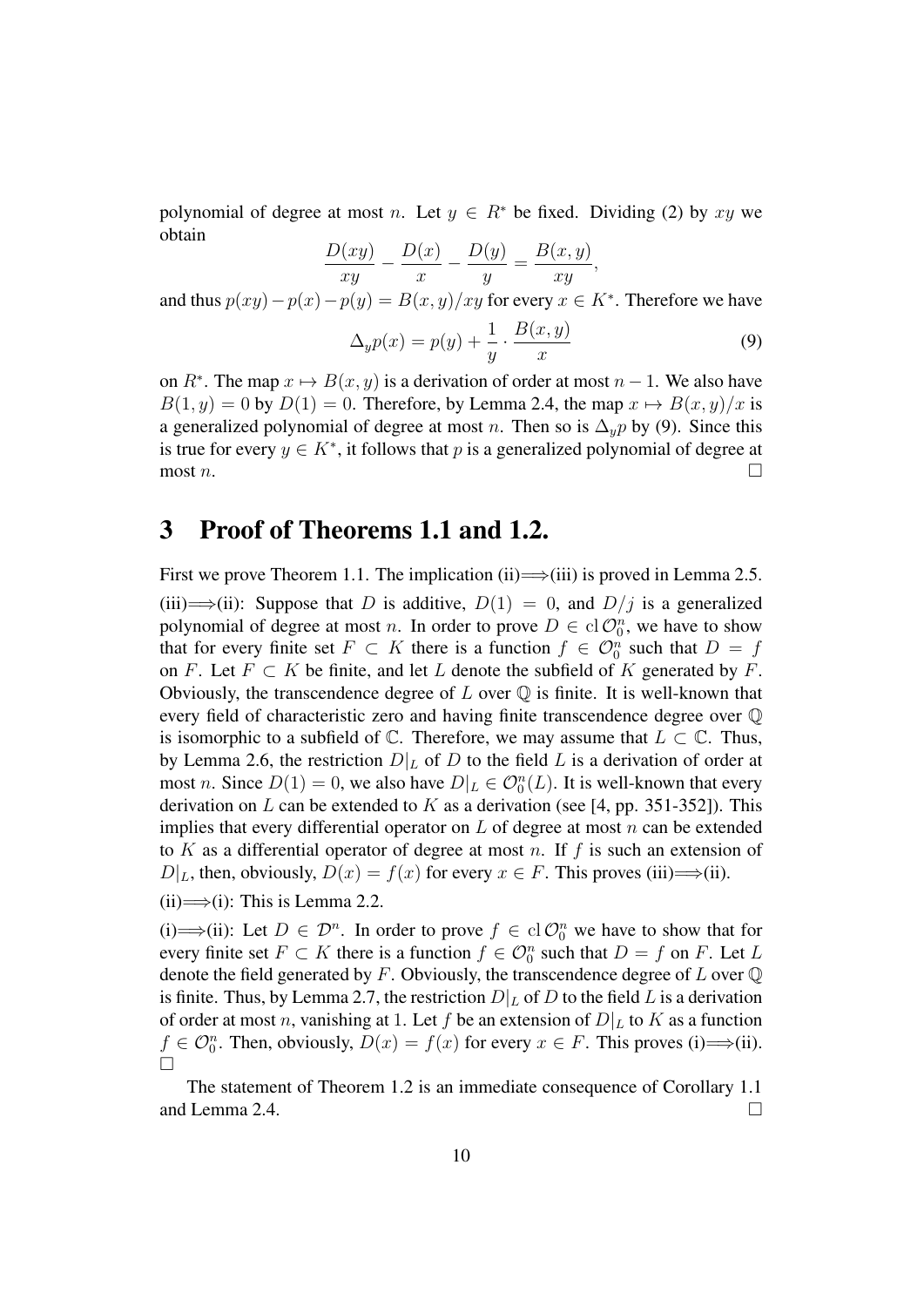# 4 Appendix

**Lemma 4.1.** Let R be a subring of  $\mathbb{C}$ , and let  $K \subset \mathbb{C}$  be its field of fractions. *Suppose that the transcendence degree of* K *over*  $\mathbb{Q}$  *is*  $k < \infty$ *, and let the elements*  $t_1, \ldots, t_k \in R$  *be algebraically independent over* Q. Let  $f: R \to \mathbb{C}$  *be additive on* R (with respect to addition) and such that  $q = f/j$ , as a map from the semigroup  $R^*$  to  $\mathbb C$  *is a generalized polynomial. If*  $f = 0$  *on the semigroup*  $G$  *generated by*  $t_1, \ldots, t_k$ *, then*  $f = 0$  *on* R.

*Proof.* We prove by induction on deg q. If deg  $q = 0$ , then q is constant. Since  $f = 0$  on G, we have  $q = 0$  on G, and thus  $q = 0$  on R.

Suppose  $m = \deg q > 0$ , and that the statement is true for degrees less than m. Let  $g \in G$  be fixed, and put  $f_1(x) = g^{-1}f(gx) - f(x)$   $(x \in R)$ . Then  $f_1$  is additive on R. Also,  $f_1/j$  is a generalized polynomial on  $R^*$ , since

$$
\frac{f_1(x)}{x} = \frac{g^{-1}f(gx) - f(x)}{x} = \frac{f(gx)}{gx} - \frac{f(x)}{x} = q(gx) - q(x) = \Delta_g q(x)
$$

for every  $x \in R^*$ . Since  $\deg(f_1/j) = \deg \Delta_g q \le m - 1$  and  $f_1 = 0$  on G, it follows from the induction hypothesis that  $f_1 = 0$  on R. Thus  $f(gx) = g \cdot f(x)$ for every  $g \in G$  and  $x \in R$ . By the additivity of f we obtain

$$
f(cx) = c \cdot f(x) \qquad (c \in \mathbb{Q}[t_1, \dots, t_k], \ x \in R). \tag{10}
$$

Since the transcendence degree of K over  $\mathbb Q$  is k and  $t_1, \ldots, t_k$  are algebraically independent over  $\mathbb Q$ , it follows that every element of K is algebraic over  $\mathbb Q(t_1, \ldots, t_k)$ . Let  $\alpha \in R$  be arbitrary. Then  $\alpha$  is algebraic over the field  $\mathbb{Q}(t_1, \ldots, t_k)$ , and there are elements  $c_0, \ldots, c_N \in \mathbb{Q}[t_1, \ldots, t_k]$  such that

$$
c_N \alpha^N + \ldots + c_1 \alpha + c_0 = 0, \qquad (11)
$$

where  $c_N \neq 0$  and N is minimal. Let  $f(\alpha^i) = a_i$   $(i = 0, 1, \ldots)$ . Multiplying (11) by  $\alpha^{n-N}$  for every  $n \geq N$  we obtain

$$
c_N \alpha^n + \ldots + c_1 \alpha^{n-N+1} + c_0 \alpha^{n-N} = 0.
$$

By (10) and by the additivity of  $f$ , this implies

$$
c_N a_n + \ldots + c_1 a_{n-N+1} + c_0 a_{n-N} = 0
$$

for every  $n \geq N$ . Therefore, the sequence  $(a_n)$  satisfies a linear recurrence relation. It is well-known that  $a_n$  can be uniquely represented in the form  $a_n =$  $\sum_{\lambda \in \Lambda} p_{\lambda}(n) \cdot \lambda^n$ , where  $\lambda$  runs through  $\Lambda$ , the set of roots of the characteristic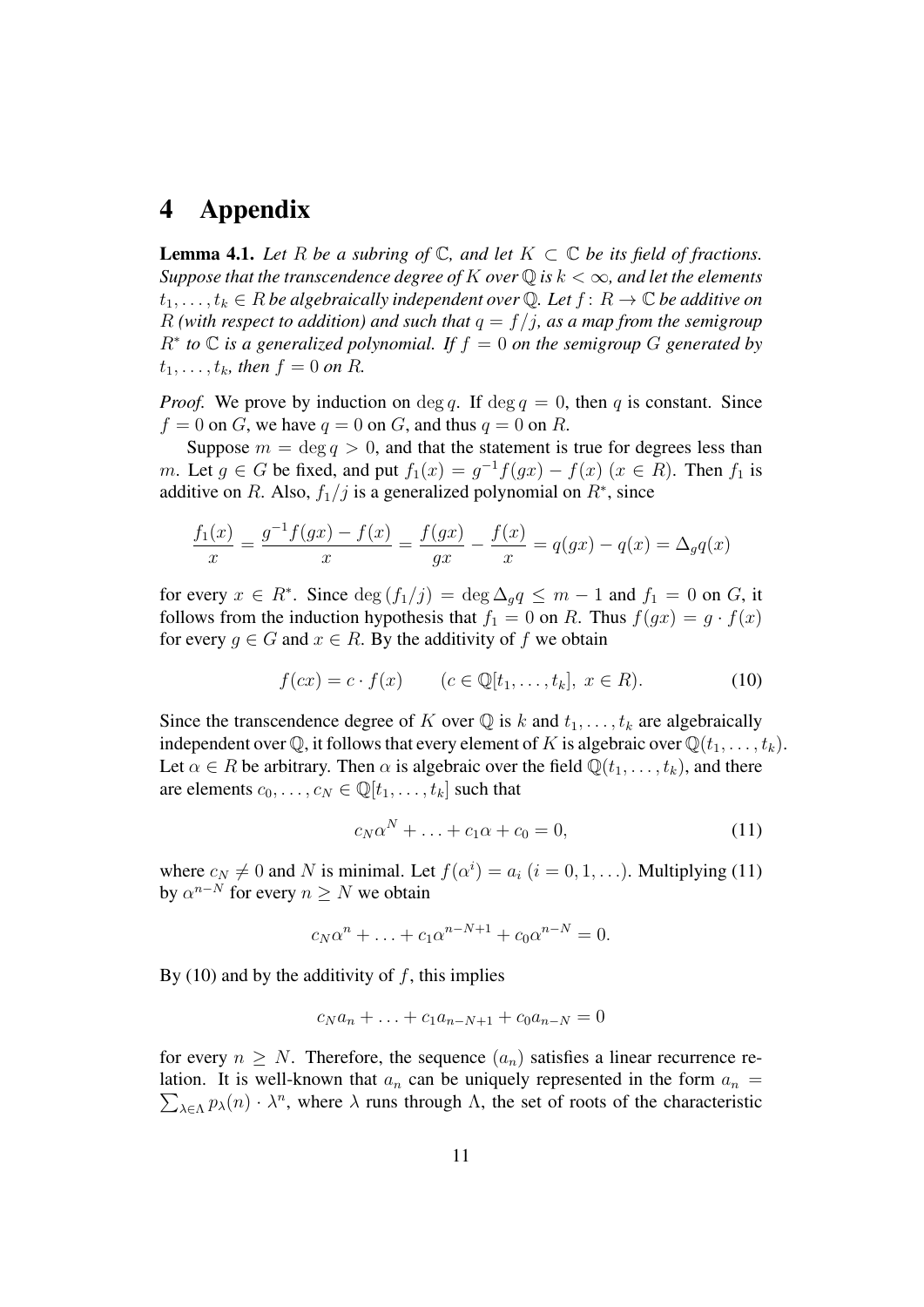polynomial  $\chi(x) = c_N x^N + \ldots + c_0$ , and for every root  $\lambda \in \Lambda$ ,  $p_\lambda \in \mathbb{C}[x]$  is a polynomial of the degree less than the multiplicity of  $\lambda$ .

Since N is minimal, the polynomial  $\chi$  is irreducible over  $\mathbb{Q}(t_1, \ldots, t_k)$ . Therefore, every  $\lambda$  is a simple root of  $\chi$ , and thus

$$
a_n = \sum_{\lambda \in \Lambda} d_\lambda \cdot \lambda^n \tag{12}
$$

for every *n*, where  $d_{\lambda}$  is a constant for every  $\lambda \in \Lambda$ .

Since q is a generalized polynomial on  $R^*$  it follows that the map  $n \mapsto q(\alpha^n)$ is a polynomial on  $\{0, 1, ...\}$ . Now, we have  $a_n = f(\alpha^n) = q(\alpha^n) \cdot \alpha^n$  for every n. The uniqueness of the representation (12) implies that  $\alpha \in \Lambda$ , and the function  $n \mapsto q(\alpha^n)$   $(n = 0, 1, \ldots)$  is constant. Since  $q(1) = f(1) = 0$  by  $1 \in G$ , it follows that  $q(\alpha^n) = 0$  for every *n*. In particular,  $q(\alpha) = 0$  and  $f(\alpha) = 0$ . Since this is true for every  $\alpha \in R$ , we obtain  $f = 0$  on R.

# Acknowledgement

The authors were supported by the Hungarian National Foundation for Scientific Research, Grant No. K124749 The first author was supported by the internal research project R-AGR-0500 of the University of Luxembourg.

### References

- [1] Djoković, D.  $\mathbb{Z}_2$ , A representation theorem for  $(X_1-1)(X_2-1)\dots(X_n-1)$ . and its applications, *Ann. Polon. Math.*, 22 (1969), 189–198.
- [2] Gselmann, E., Kiss, G. and Vincze, Cs., On functional equations characterizing derivations: methods and examples, *submitted*.
- [3] Kiss, G. and Laczkovich, M., Linear functional equations, differential operators and spectral synthesis, *Aequat. Math.*, 89 (2), (2015), 301–328.
- [4] Kuczma, M., *An introduction to the Theory of Functional Equations and Inequalities*, Państwowe Wydawnictwo Naukowe, Warszawa-Krakóv-Katowice, 1985.
- [5] Unger, J. and Reich, L., Derivationen höherer Ordnung als Lösungen von Funktionalgleichungen, *Grazer Mathematische Berichte*, 336. Karl-Franzens-Universität Graz, Graz, 1998.